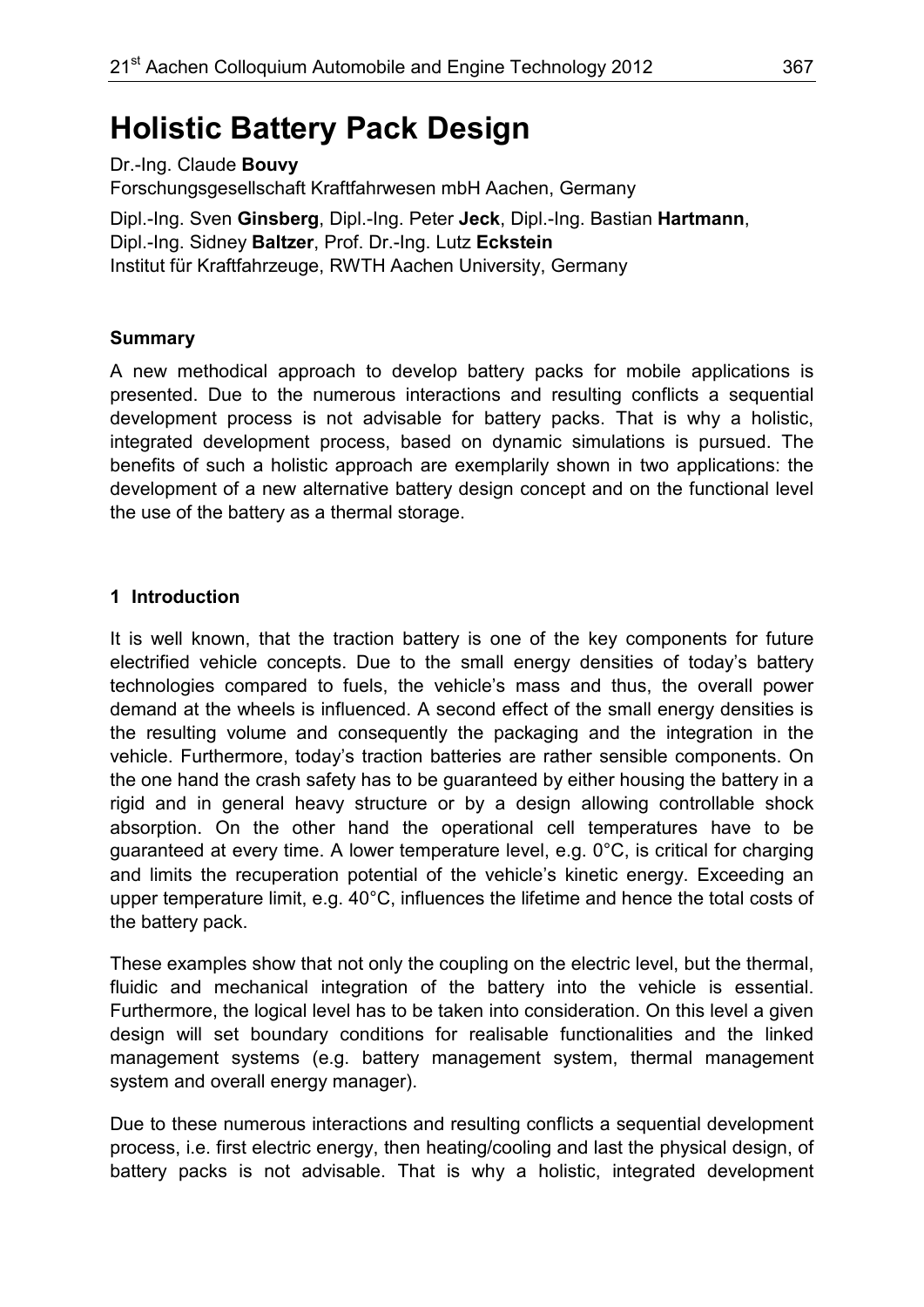process, based on dynamic simulations is pursued at the Forschungsgesellschaft Kraftfahrwesen mbH Aachen (fka) and the Institute for Automotive Engineering of RWTH Aachen University (ika). This approach leads to the development cycle shown in Fig. 1, which allows an a priori analysis of the physical behaviour of the battery pack itself and the linked components. Thus, the parallel development of the software algorithms and operational strategies for functional implementation is possible. This approach results in saving time in the development process and consequently reducing the costs. Furthermore, the holistic approach (i.e. taking into consideration all energetic flows, control logics and the physical design) leads to battery packs that are best adapted to the overall system and the target functionalities, thus improving efficiency, range and costs. The results from laboratory tests are finally used to validate and to improve the various models.



Fig. 1: Battery development cycle

# **2 Methodical approach**

In this section the fundamental conflicts of the battery design process are identified and the influence parameters are deduced. Furthermore, it will be discussed how the chosen methodology solves the design conflicts and supports the engineers in the development process.

# **2.1 Physical interactions and influence parameters**

The development of battery packs may be interpreted in the area of conflict between three criteria: overall efficiency, safety and functionality (cf. Fig. 2). The main function of a battery is to store electric energy. Depending on how well the conflicts between these criteria can be solved, the overall costs of the battery pack and all related components will result.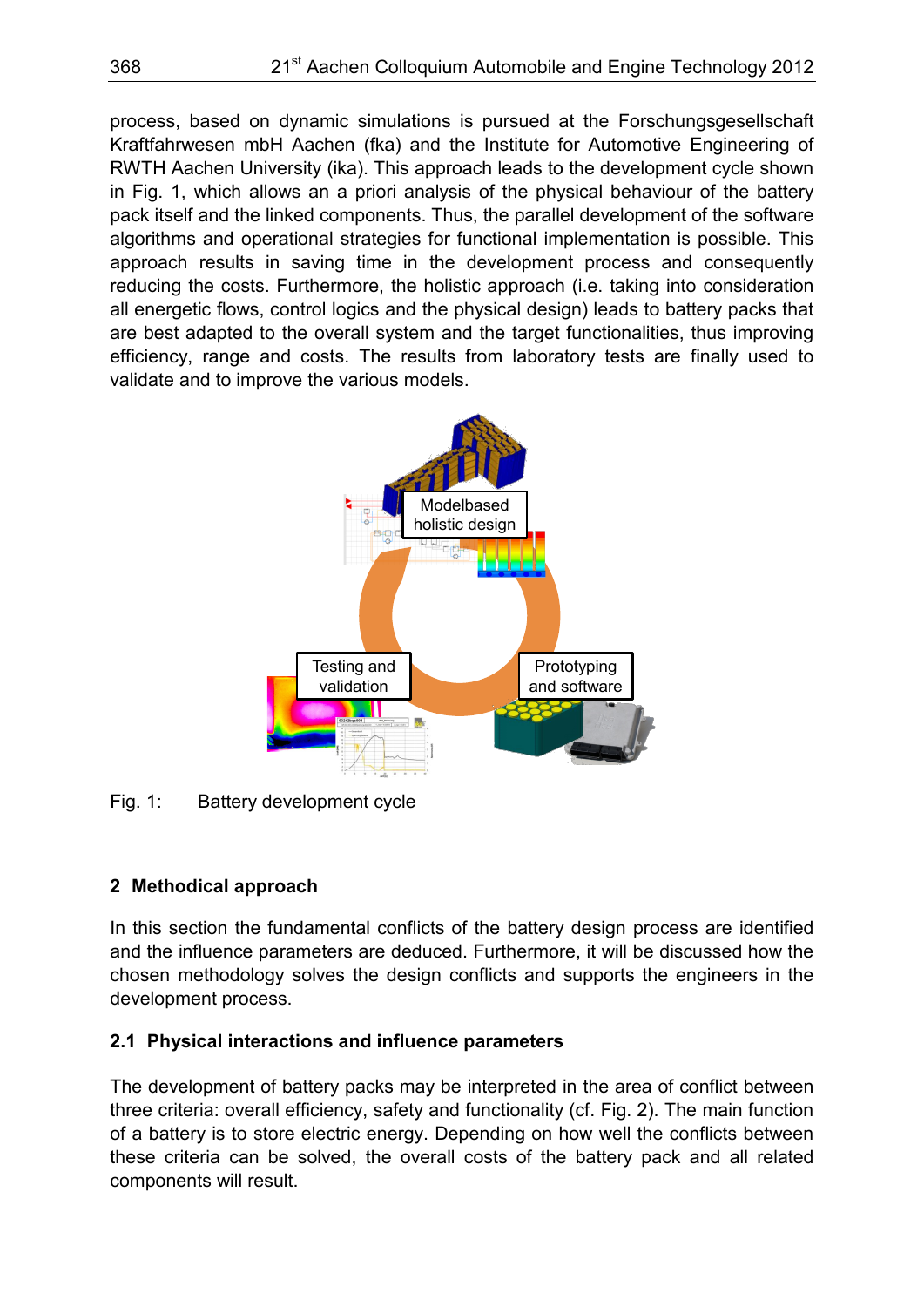As shown in Fig. 2 the design criteria define three main conflict areas: a mechanical, a thermal and a system design conflict. The aim of the introduced methodology is to support the design engineer in finding an overall optimum for defined operational conditions.

**Efficiency** 

Functionality Thermal Safety

Fig. 2: Conflicts in the design process of battery packs

# **2.1.1 Mechanical conflict**

The conflict between safety (i.e. crash-safety) and efficiency is a mechanical one. On the one hand the traction battery may be encased in a rigid protection structure. Such a frame structure, which may be integrated in the vehicle's architecture, will protect the traction battery during a crash. Such a solution was realised at the ika for an electric city bus within the research project Smart Wheels (cf. e.g. [1] and [2]). However, such housing structures will increase the weight of the vehicle and thus, increase the power demand at the wheels. As a consequence the battery's capacity and thus, the costs are increased and the overall efficiency will drop.

On the other hand more innovative designs are possible. Eckstein et al. (cf. e.g. [3]) developed a new battery pack concept within the research project "e performance" (cf e.g. [4]) in close cooperation with the Institute for Power Electronics and Electrical Drives (ISEA) of RWTH Aachen University. The idea behind this concept is to avoid rigid and rather heavy battery housings by making the entire battery system deformable, when a certain impact force is applied. This approach saves weight and provides more deformation space for energy absorption. Due to a special shape of the so-called macrocells, the energy is deployed in several directions and gets absorbed by deformation elements (cf. also section 3.1), whereas the macrocell itself is rigid due to foam filling. Due to the weight reduction of this integrated design, the power demand at the wheels is reduced compared to a heavy housing. However, due to a clearly increased complexity of this conceptual design, the manufacturing costs may at first increase, until such an approach is used in order to build up a large variety of battery packs always using the same macrocells.

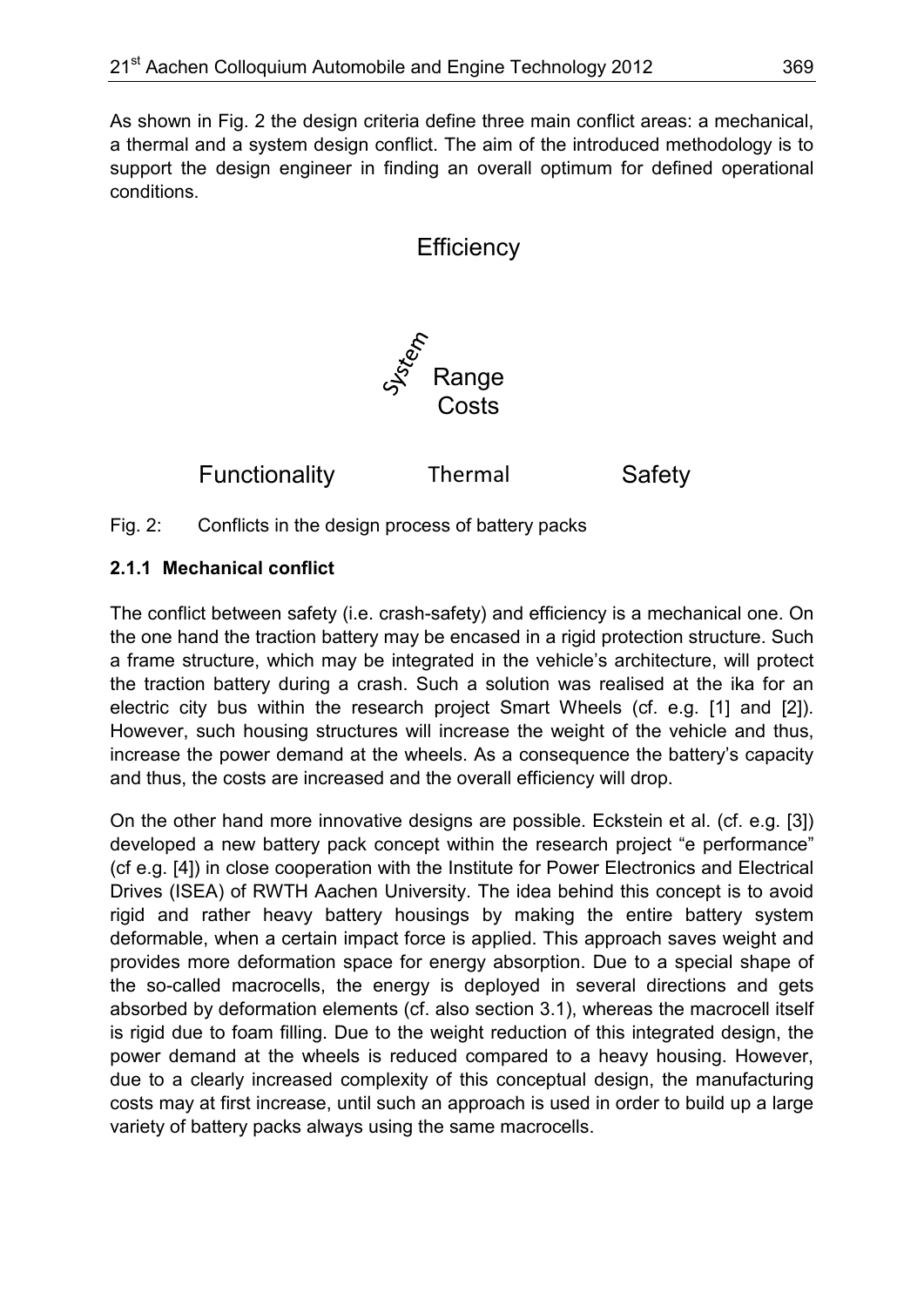A global statement, which approach is the best, cannot be given yet, as it depends on different specifications. A lightweight approach is most likely better fitted to battery electric vehicles (BEV), as the battery's capacity is larger and thus the weight saving potential is bigger. In contrast the housing approach may be interesting for vehicle architectures with a small traction battery, e.g. mild hybrids. Thus, a detailed, ab initio analysis, within the defined vehicle specifications and operational conditions, to determine the optimal design at least costs is necessary.

# **2.1.2 Thermal conflict**

Besides the battery's mass, the thermal behaviour (e.g. thermal capacity and heat exchange) and consequently, the cooling and heating concept are of essence. It mainly defines the conflict between functionality and safety. In general there are three possibilities to cool down and heat up a traction battery: by air, by liquid or by a phase change material (PCM, e.g. refrigerant).

On the thermal side, safety may be interpreted as battery lifetime safety (i.e. directly costs) and crash safety. As stated above the thermal limits of today's traction batteries are critical and thus, the cooling/heating architecture has a direct impact. A cooling heating by evaporation/condensation of a refrigerant (e.g. in Mercedes Benz S400 hybrid, cf. [5]) makes a quasi isothermal heat transfer possible, and thus thermal stress is minimised. However, such systems are complex in development (especially to guarantee a homogenous phase change) and consequently, are comparatively expensive. The advantage on the functionality level is the possibility of a direct coupling to a heat pump system for cabin heating in winter scenarios. Of course such systems will positively influence the overall efficiency (cf. e.g. [6]). However, after a crash such a refrigerant system complicates the cooling of a damaged battery to avoid the thermal runaway. Furthermore, the behaviour of direct contact of the new refrigerant HFO-1234yf with a damaged battery cell was not yet investigated and may lead to critical safety problems.

A liquid cooling/heating approach has the advantage on the functional side that the compressor may be bypassed by rejecting heat to ambient via the front-end heat exchanger. Also, a direct electric heating via a high voltage PTC is made possible this way. A liquid cooling/heating system will result in a temperature gradient along the cooling system and thus, will increase the thermal stress in the battery pack, compared to the quasi-isothermal refrigerant approach. Furthermore, it has to be guaranteed that in crash scenarios no liquid gets in contact with the cells, to avoid short circuits, which could lead to or worsen thermal runaways.

An air cooling system will reduce the possible functionalities, as e.g. waste heat recovery is hardly possible. Also, the controllability of the battery's cells temperature decreases and thus, the thermal damaging risk is increased. However, such systems are cost effective and reduce the overall weight and thus again have an influence on the overall efficiency (cf. e.g. [7]).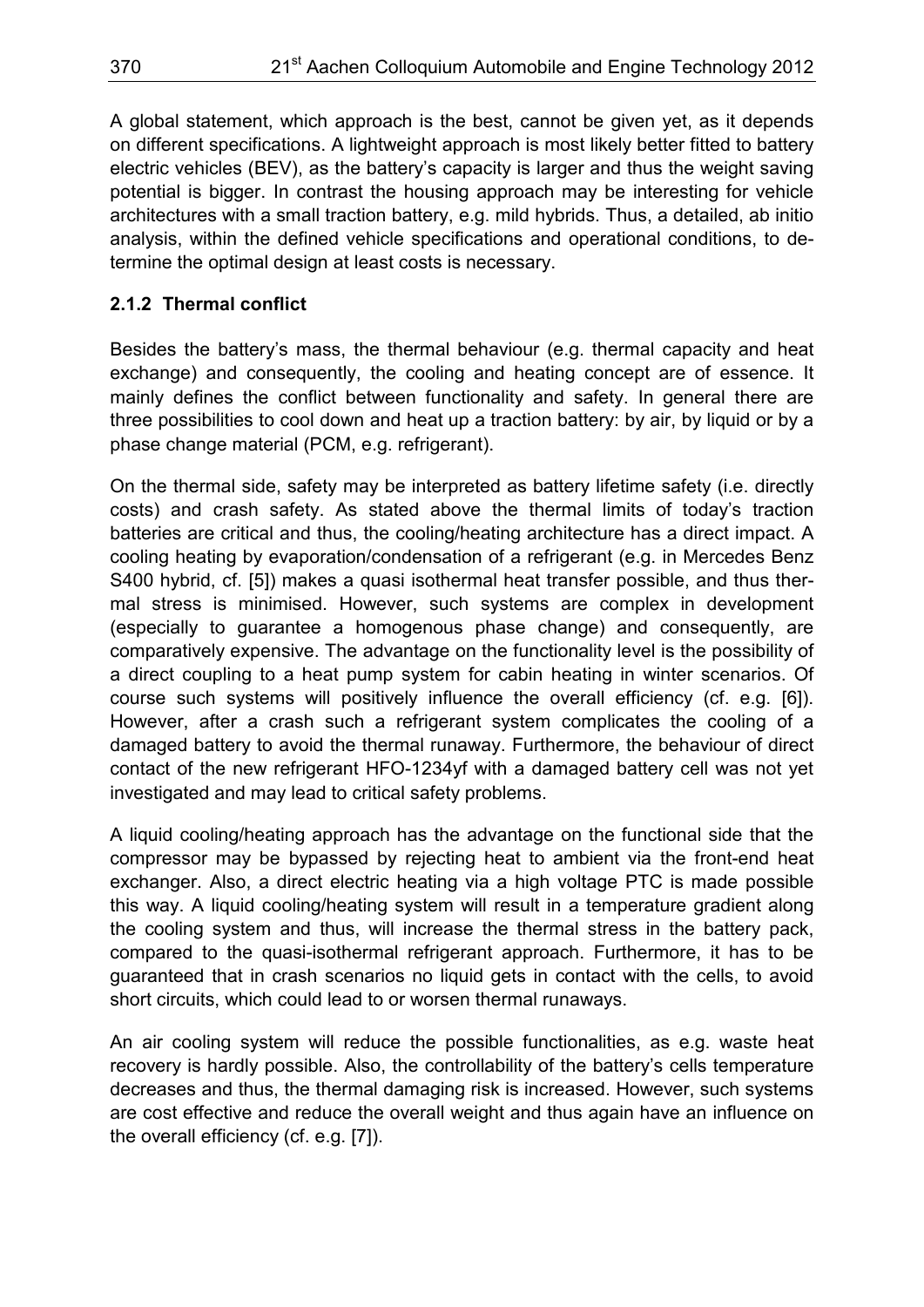# **2.1.3 System design conflict**

The system level defines the conflictual area between functionality and efficiency. Of course, this level is directly influenced by the cooling/heating design. System designs allowing a high functionality, e.g. heat recovery from the different cooling circuits, clearly increase the complexity and in general the number of components and thus, the costs. Furthermore, the energy demand for secondary consumers, e.g. pumps and valves, will increase during operation and will decrease the overall efficiency. However, the increased functionality will in general reduce the overall amount of waste heat and thus improve the overall efficiency. It is clear, that no generalised statement can be given and that a detailed analysis is essential. Again, an optimal solution will be dependent on the vehicle and component specification and on the operational scenarios.

On this level the operational efficiency of the battery pack's cells (depending on cell type and management algorithms) is coupled to peripheral equipment, e.g. front end heat exchanger or circulation pump. In order to avoid an oversizing of the coupled systems a detailed layout under realistic user scenarios is again advisable to reduce costs and weight.

# **2.2 Holistic and model based design approach**

The design conflicts discussed above make a detailed ab initio analysis and layout recommendable. The methodology at fka and ika unites four computer based tools for this purpose (cf. Fig. 3). The integration into an overall system and the influence on efficiency and functionality is analysed with an 1 D energetic simulation platform. The cooling/heating concept and the resulting parameters (e.g. heat transfer coefficients) of a geometrical design are determined by means of computational fluid dynamics (CFD). The resulting parameters are used to fit the 1 D energetic models. For the structural analysis and thus, the crash behaviour finite element method (FEM) tools are used. Again, the resulting parameters (e.g. mass) are transferred to the 1 D energetic simulation platform. All construction data base on computer-aided design (CAD) tools. As CFD and FEM simulations are state of the art a detailed description is not given in this paper. The 1 D energetic approach will be introduced shortly. A more detailed description can be found for example in [8].

The 1 D energetic simulations are based on a holistic model library taking into consideration all energetic (mechanical, electrical, thermal and chemical) and logical (sensors, actors and control units) flows including dynamic boundary conditions (e.g. driving cycles, ambient conditions) of automotive concerns. It follows a layer based level approach comprising four levels. At the lowest level (base level) generalized elements are implemented which can easily be adapted due to the object oriented modelling property of inheritance or instantiation. The second level, the components level, combines a variable number of base elements to generate models to a chosen level of design. At the system level (third level) the interactions of energy and signal flow between all components are implemented.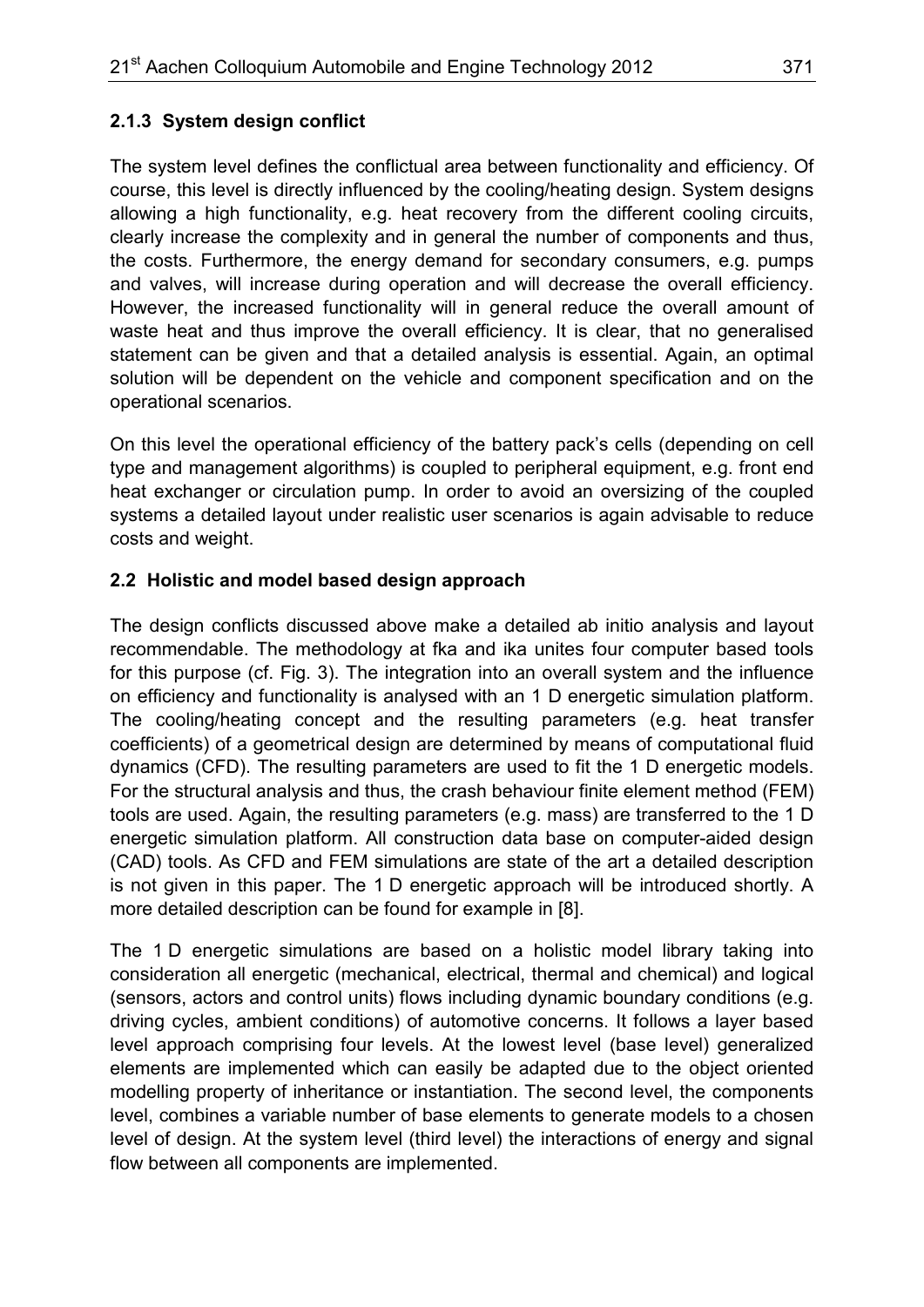The top level, i.e. the vehicle level, combines all vehicle sub models such as the power train, the respective cooling circuits, the power supply and the passenger cabin. Beside the global boundary conditions, such as the driving cycle, the route profile, ambient conditions or initial conditions a control block which consists of the driver and the ECU manages all concerns of control.



Fig. 3: Computer tools for a holistic battery pack design

This approach allows, beside the determination of the influence of relevant structural design parameters (e.g. heat transfer from CFD, mass from FEM), a first layout of the operational layout, i.e. the management algorithms (cf. Fig. 1) under quasi realistic conditions. Thus a first software development is possible in parallel to the prototyping.

# **3 Exemplary application of the methodology**

# **3.1 Alternative battery pack design**

Within the research project "e performance" a new battery pack approach was developed at the ika (cf. e.g. [4]). The development of this innovative concept was based on the methodology presented in this paper. A more detailed description is found in Eckstein et al. (cf. [3]).

The basic idea behind the presented battery principle, with regard to the mechanical design, is the use of the battery pack as a deformable member which can absorb deformation energy in a crash. It exploits the fact that with the used 18650 cells, geometrically very small battery cells were selected for the project. If a certain quantity of these cells is combined as a mechanical unit, its design can be selected relatively freely. The concept of macrocells is therefore the smallest and rigid unit in the deformable battery pack. It should be noted that the concept was worked out for 18650 cells due to project constraints, but an implementation is possible with other cell types. It is only important that a trapezoidal unit is created, cf. Fig. 4.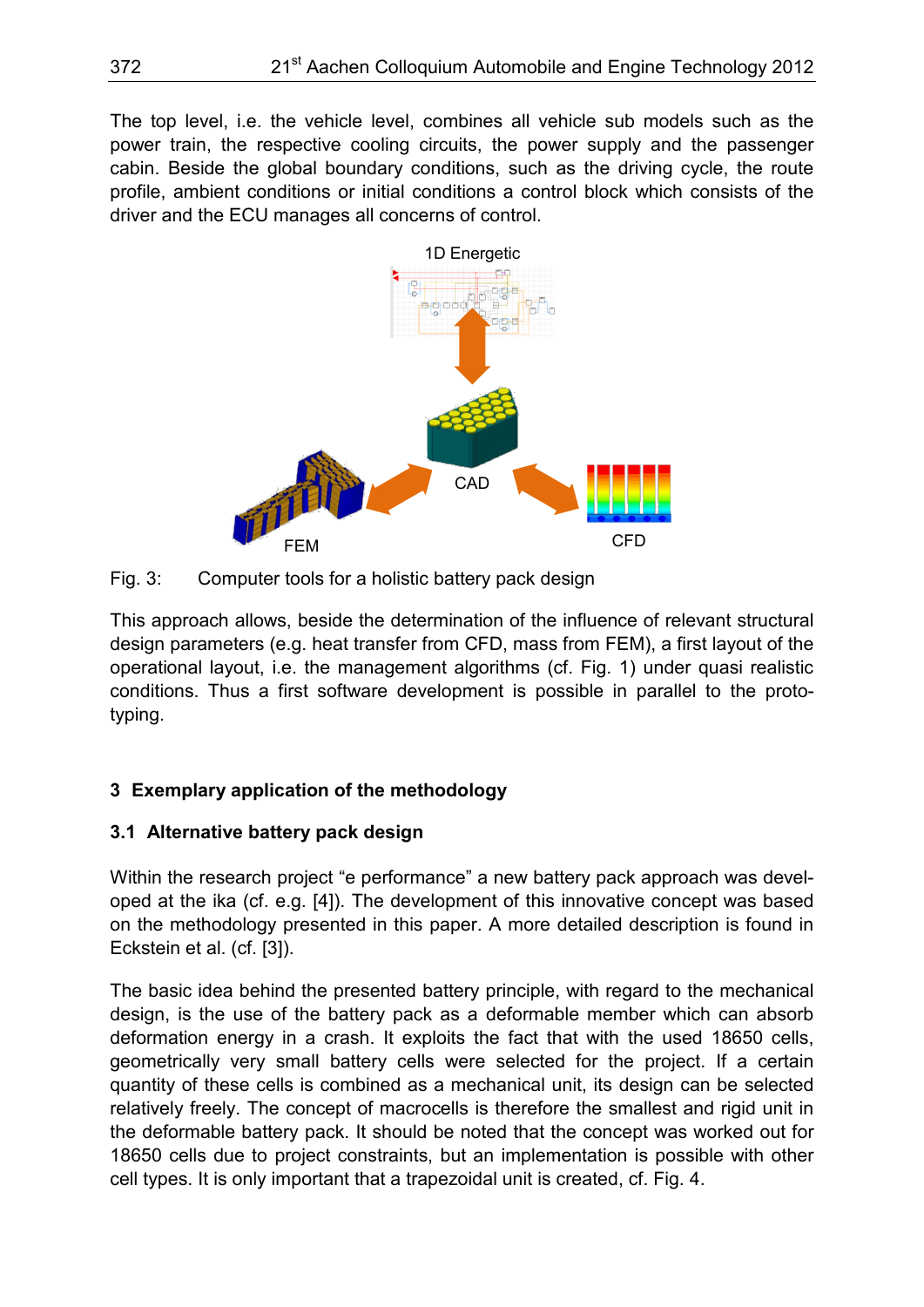

Fig. 4: Principle of the crash deformable battery pack design (cf. [3])

This trapezoidal shape ensures the transmission and distribution of occurring deformation forces by shifting the non-deformable macrocells into different directions. The energy is absorbed in deformation elements between the macrocells. These elements are made of aluminium profiles with a given wall thickness for this application example. For larger production numbers they can be made for example from extrusion profiles. The profiles could also perform other functions and serve as channels for example as ducts for the cooling fluid or for degassing and ventilation of the cells. Advantages of such an approach, in addition to the primary weight savings by the elimination of a rigid housing, are savings to the body structure, as adjacent load paths must be designed less massive. By the deflection of the forces in other directions in areas with relatively small deformation zones (e.g. vehicle tunnel in the side impact), sufficient energy may be absorbed and the acceleration of the occupant is reduced.

Besides the mechanical crash tests of the battery pack under realistic scenarios, the development of the cooling ducts were supported by CFD simulations. This methodology enables an ab initio evaluation of heat transfer coefficients, temperature gradients on the cooling plate and pressure losses for defined conditions. These results and electric performance tests were used to fit the parameterised 1 D models and consequently, to test the different development generations of battery packs in the vehicle's environment under realistic boundary conditions (e.g. drive cycle and ambient conditions).

Besides the "e performance"-demonstrator, the new pack design is used in the concept SpeedE, a cooperation between the ika and the Transportation Design Department of Hochschule Pforzheim. The integration of the battery pack is shown in Fig. 5.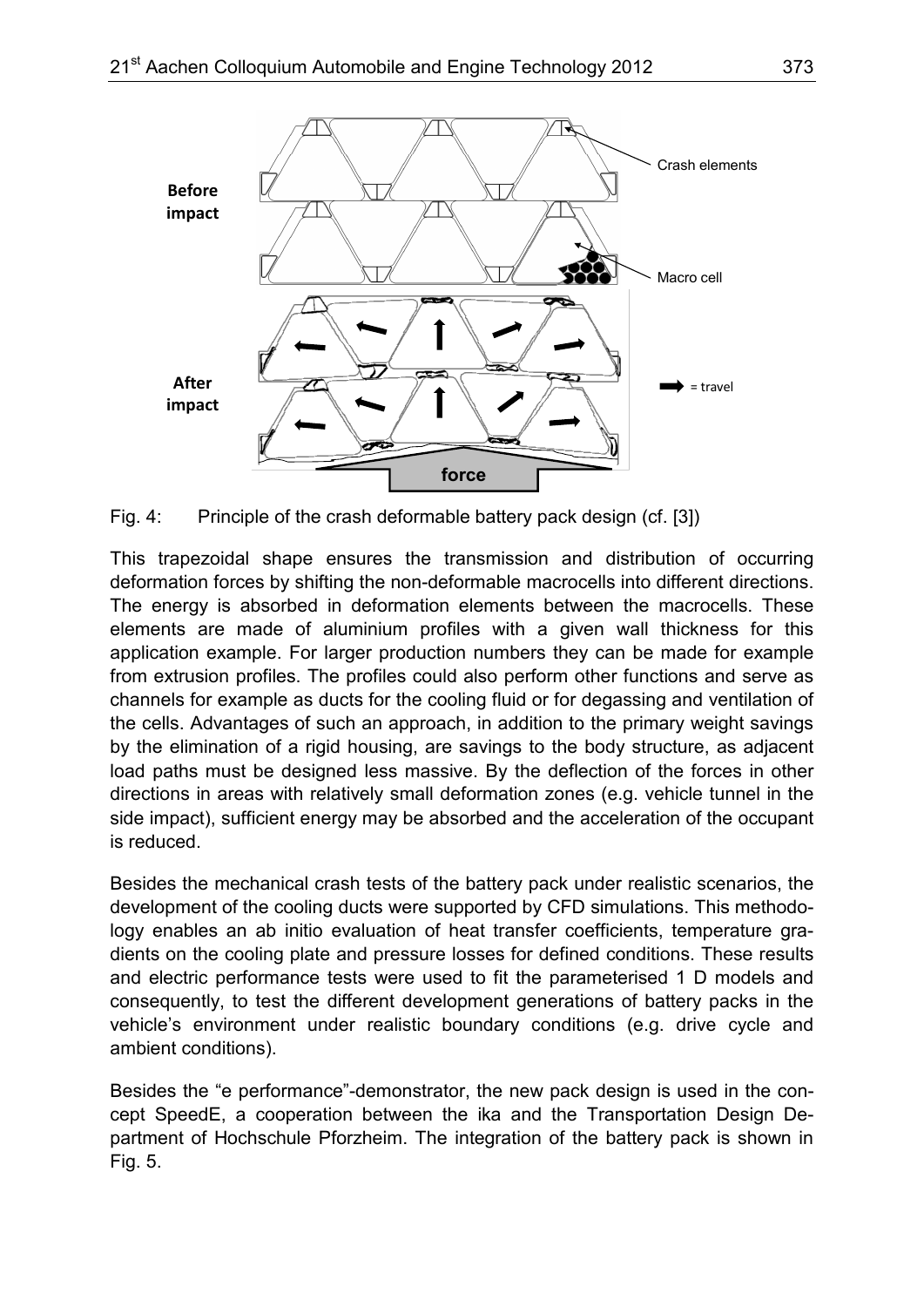

Fig. 5: Battery pack integration in the concept SpeedE (cf. [9])

# **3.2 Functional design: the battery as thermal storage**

Due to the discontinuous availability and the low temperature level of waste heat in electric vehicles, thermal storage systems are an interesting technology for efficient future car architectures. Besides additional units, as for example sensible, latent or adsorption heat storages, the use of the traction battery for this purpose may be interesting, as additional weight, volume and costs may be avoided. This is a new functionality of the battery and implies a fluidic cooling/heating system. In this example the efficiency improvement potential and the influence on the system design and control algorithms are discussed. A more detailed analysis is found in Bouvy et al. (cf. [10]).

In this exemplary application of the methodology two different architectures are considered. Both layouts have a 44 kW range extender unit, a 80 kW ASM electric engine and a lithium-ion-battery with a nominal capacity of 8.6 kWh.

#### **3.2.1 SOC controlled range extender without heat pump**

The first architecture represents the state of the art of a BEV with a range extender unit (cf. Fig. 6). The internal combustion engine is SOC controlled: it starts when the battery charge state falls below 20% and is turned off at a SOC value of 30%. The available waste heat from the range extender's cooling circuit (taking into consideration thermal masses and the thermostatic valve) is used for cabin heating. The remaining demand is covered by a high voltage air heater in the HVAC, with a maximal heating power of 5 kW.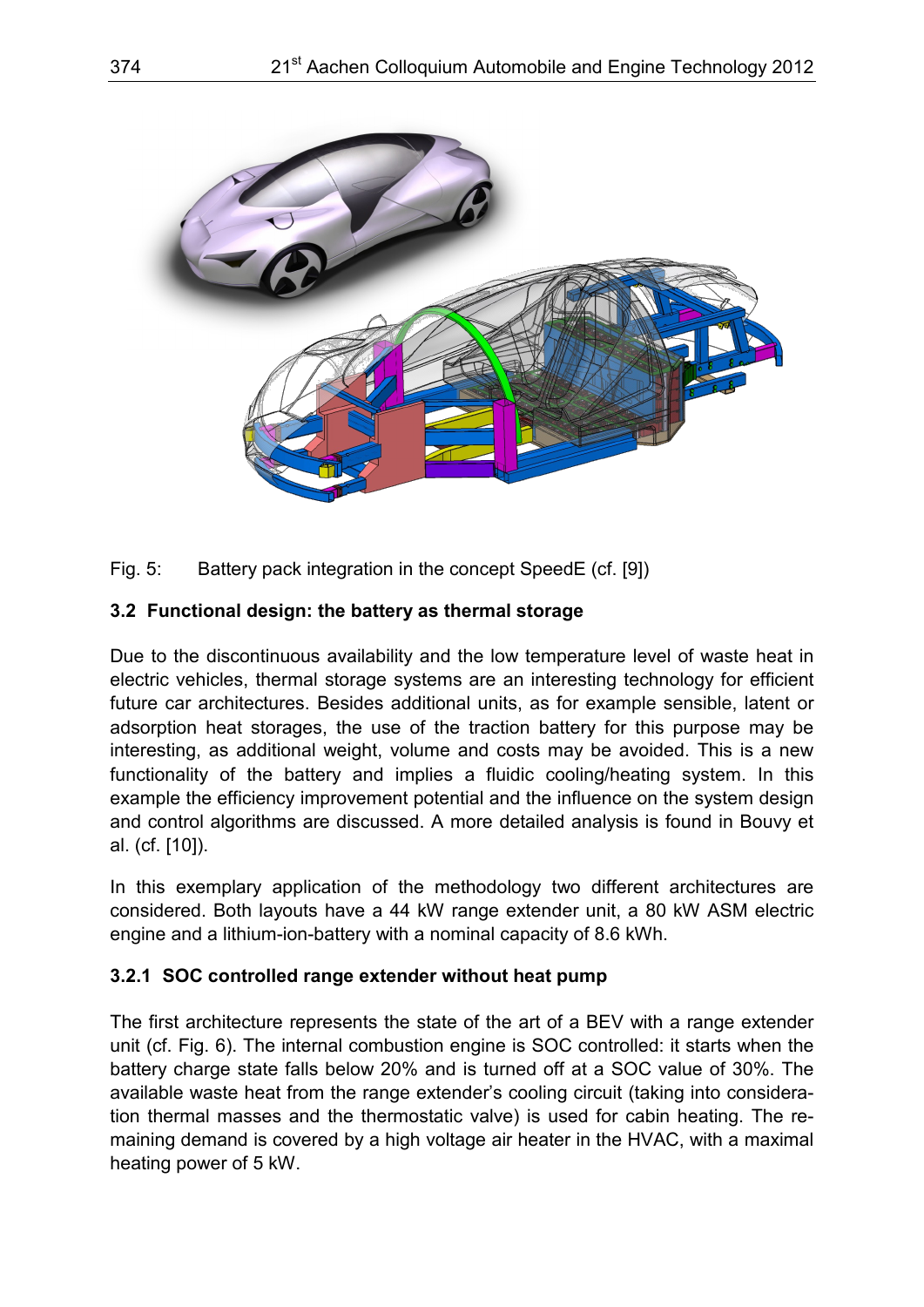

Fig. 6: Reference architecture

#### **3.2.2 Thermally controlled range extender with heat pump**

For the second architecture, c.f. Fig. 7, a heat pump system is considered, using the battery circuit as heat source. Additionally, the internal cooling circuit of the combustion engine is connected to the battery circuit by a liquid/liquid heat exchanger. This allows a thermal charging of the battery with waste heat of the range extender unit. For this architecture a different control approach is pursued. The internal combustion engine is thermally controlled, with the goal to keep the cell temperatures within an optimal range between 20°C and 30°C. While operating the range extender excessive heat is used both for heating the passenger cabin and for charging the battery thermally. If the internal combustion engine is switched off, the electric heat pump covers the heating demand of the cabin using the rather high and constant temperature level in the battery´s cooling circuit as heat source. This operation guarantees high COPs of the heat pump system, but on the other hand an excessive cool down of the battery needs to be prevented by the control unit. In both Fig. 6: Reference architecture<br>
Fig. 6: Reference architecture<br>
3.2.2 Thermally controlled range extender with heat pump<br>
For the second architecture, c.f. Fig. 7, a heat pump system is considered, using the<br>
battery circu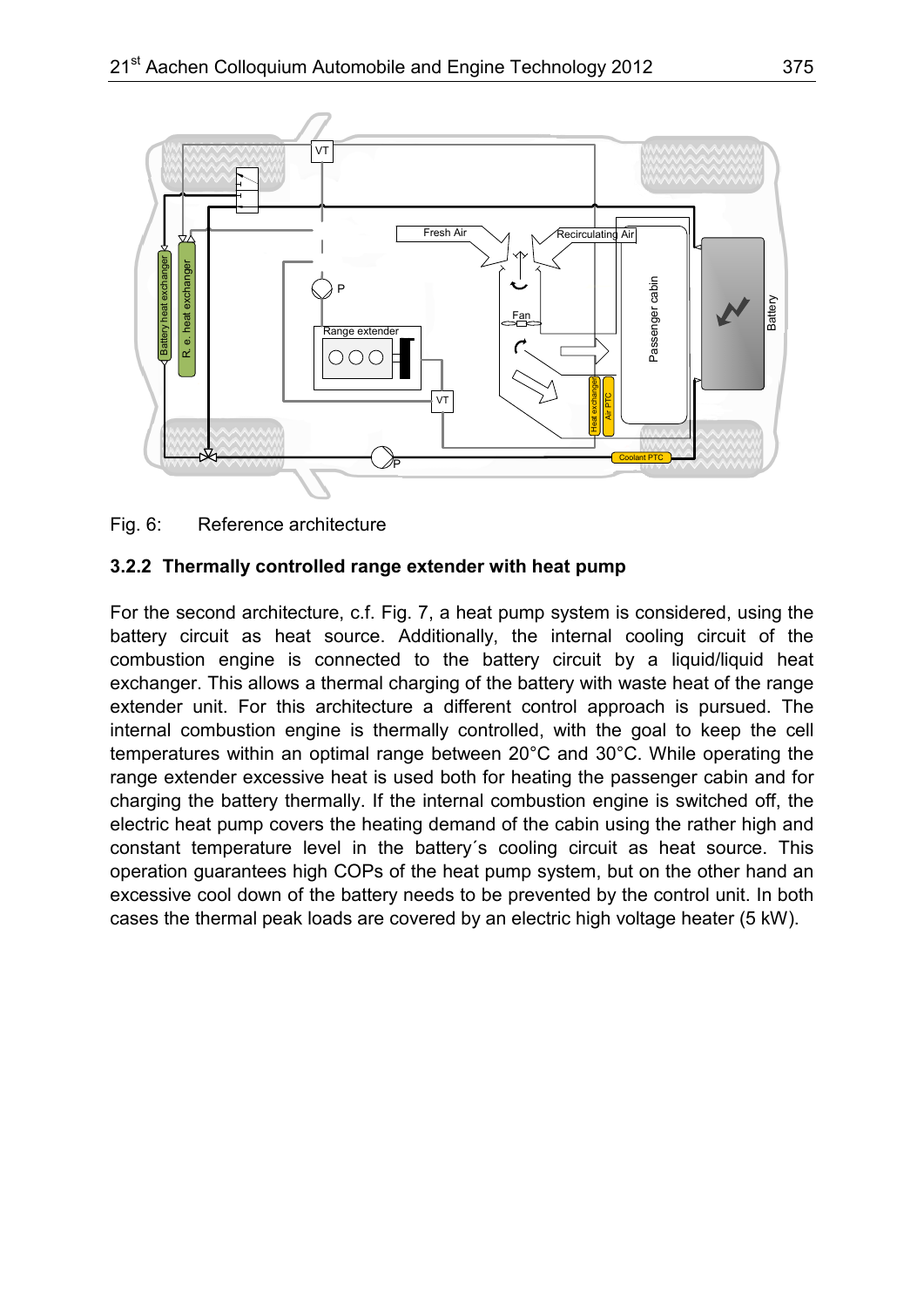

Fig. 7: Enhanced architecture

#### **3.2.3 Boundary conditions and operational strategies**

All simulations are performed for a Central European winter scenario with an ambient temperature of 0°C and solar radiation values according to Strupp et al. (c.f. [11]). At *t*=0 s all masses are in thermal equilibrium (starting temperature 0°C). Before the simulated ride (five consecutive NEDCs) the traction battery of the vehicle is thermally conditioned, to allow regenerative braking immediately at the beginning of the drive cycle. For all variants the preheating of the battery is performed with an externally supplied electric high voltage heater ( $P_{max}$  = 5 kW). It is assumed, that this thermal conditioning takes place in a garage and consequently, no heating up of the vehicle due to solar radiation occurs.

For the analysis three different variants are defined. The first variant considers a BEV with a SOC controlled range extender (architecture 1) and the battery is thermally conditioned until a minimal cell temperature of 5°C is reached. For this variant the battery is electrically charged at the beginning (SOC = 90%) and the internal combustion engine will be operated in the "Charge Sustaining – Mode". For this purpose an operation point at the lowest specific fuel consumption of the internal combustion engine, i.e. with a constant mechanical output power of 19 kW is chosen to charge the battery and deactivate the range extender as soon as possible (state of the art operation of a range extender).

The second and the third variants are both based on vehicle architecture 2, using the thermal masses of the traction battery as a heat storage system. They only differ from each other in the starting conditions.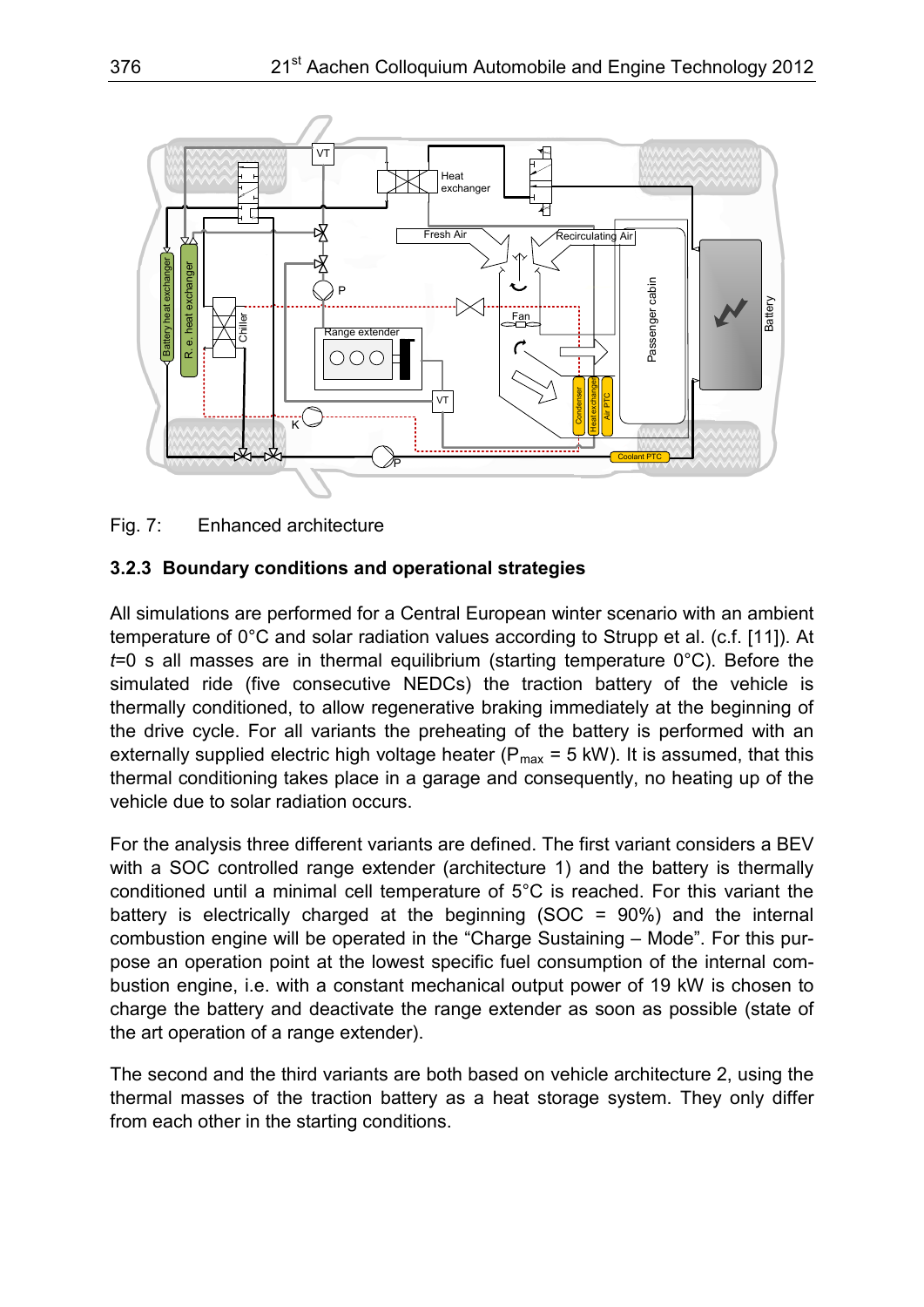Similar to variant 1, the traction battery is preconditioned to a minimal cell temperature of 5 °C for variant 2. Thus, for this approach, the internal combustion engine will start at the beginning of the driving cycle. Consequently, the starting SOC has to be reduced for this variant to 75 % to enable electrical charging from the beginning.

In the third variant the traction battery is preheated to a higher temperature of  $30^{\circ}$ C before the first drive cycle. Due to the higher temperature, the stored thermal energy may immediately be used for cabin heating by means of the heat pump system. As for this approach the range extender will not be operated in the beginning of the first NEDC, a SOC of 90% was chosen in analogy to variant one.

For the two variants based on architecture 2, the operation point of the range extender is reduced to 10 kW, in order to better fit the power to heat ratio to the demand (c.f. [6]). It is to note, that the internal combustion engine is not longer operated in the point of lowest specific fuel consumption, but the benefit of cogeneration is maximised.

#### **3.2.4 Results**

Fig. 8 shows the time dependent SOCs for the three scenarios. Due to the use of the battery as a thermal storage a higher SOC is reached at the end of the driving cycle thus, allowing a higher flexibility to the customer.



Fig. 8: Time dependent SOC for the three scenarios

The primary energy demand for the three scenarios is shown in Fig. 9.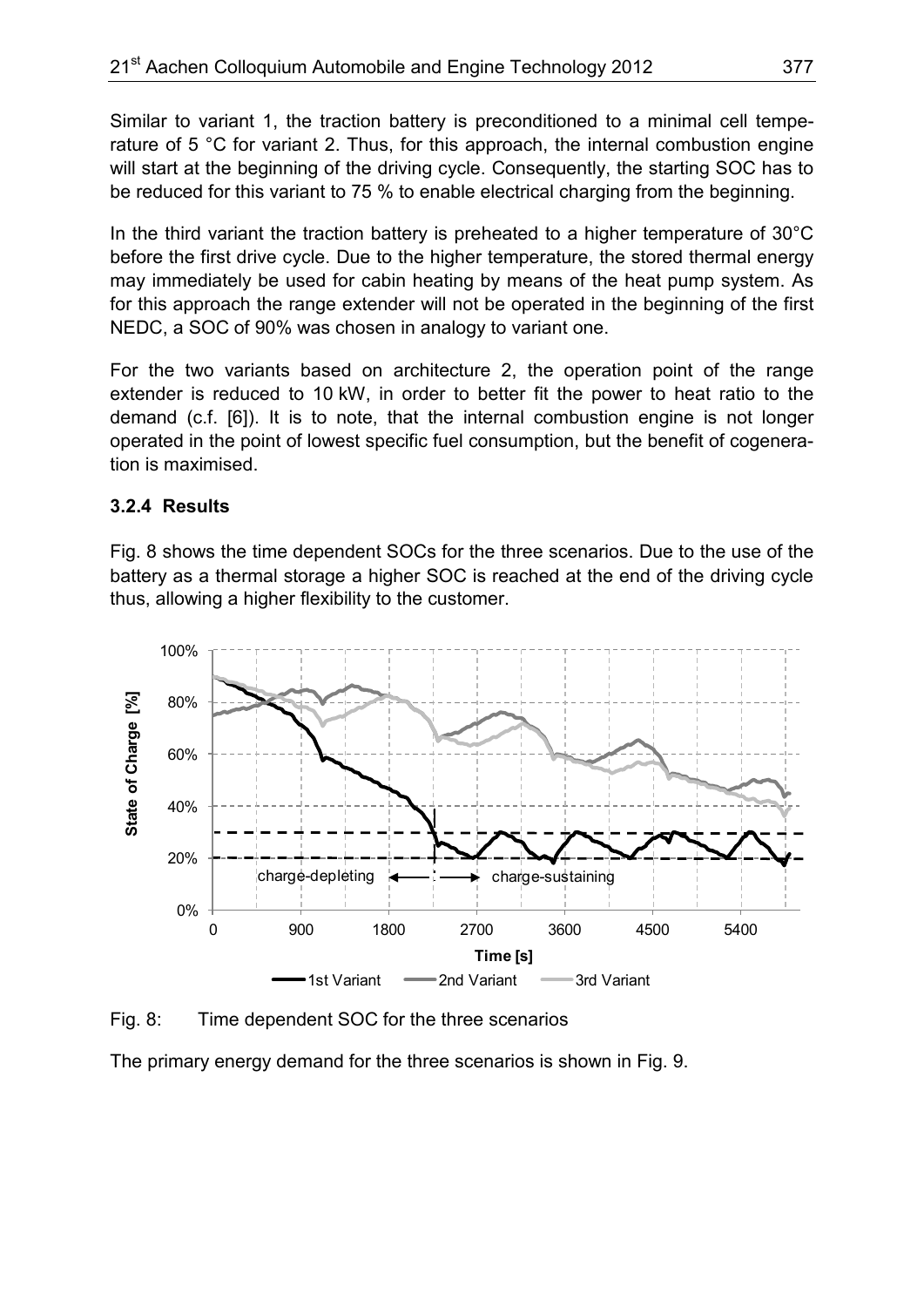

Fig. 9: Primary energy demand

Fig. 9 shows, that the overall efficiency of BEV with a range extender can be considerably improved by operating the internal combustion engine according to the thermal demand and using its waste heat on the one hand directly for cabin heating and on the other hand indirectly via a thermal storage. The traction battery, with its high thermal mass, is advisable as heat storage system, to avoid costs, volume and weight. A further advantage of such an approach is that the traction battery will mostly be operated in an optimal temperature range and thus, best charge/discharge efficiencies and lifetimes are reached if the range is wisely chosen. However, the influence of this control strategy on the battery's lifetime has to be investigated on an experimental level.

Due to the battery's temperature restrictions, the temperature level of the stored heat is rather low. Therefore, a heat pump system is optimal for cabin heating. As such an operation mode will cool down the battery rather quickly the range extender should be thermally driven to guarantee a battery temperature within a defined range.

For the considered winter scenario a reduction of primary energy of more than 11.5 % was calculated, which clearly shows the potential benefit of a cogeneration approach in combination with a heat pump and a thermal storage systems.

#### **4 Conclusions**

The two exemplary applications of the new, holisitc methodology for battery pack design show that a test of early concepts in a vehicle environment under realistic user scenarios is possible. Due to this approach a first evaluation of a given design is possible, illustrating advantages and disadvantages. Furthermore, this approach avoids an excessive over-dimensioning of connected system components and thus helps in finding efficient vehicle designs.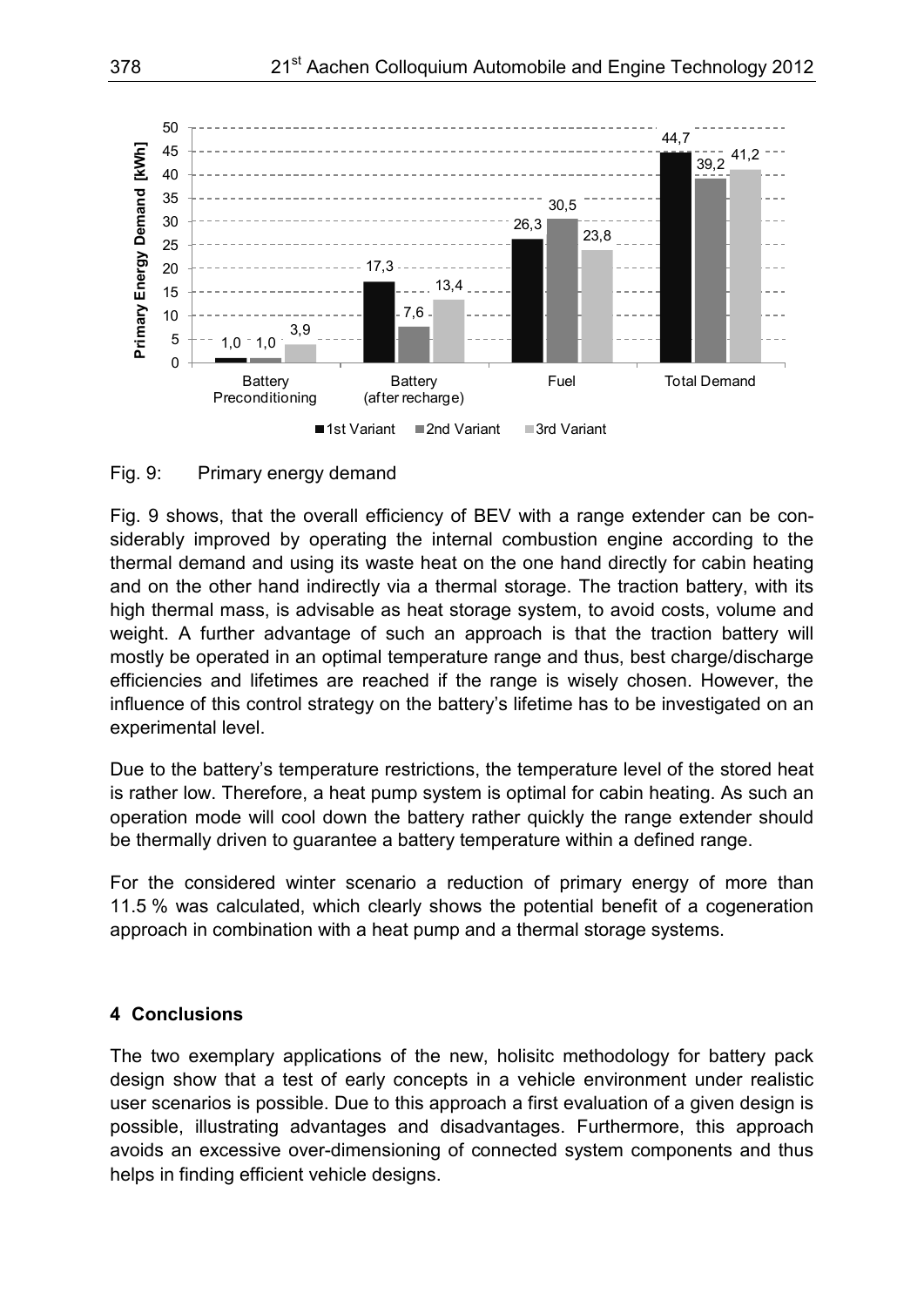# **5 Acknowledgments**

The authors would like to thank the German Federal Ministry of Economics and Technology (BMWi) for the funding of the research project Smart Wheels. The works within the project e performance were kindly financed by the German Federal Ministry of Education and Research (BMBF).

# **6 References**

- [1] BIERMANN, J.-W.; ECKSTEIN, L.; GEULEN, G.; HOMANN, J.; SAUER, D.-U.; LUNZ, B.; ROTHGANG, S.; MARTIN, C.; LARESGOITI, I. Electric City Bus "Smart Wheels" – A Concept for Electric Mobility in Public Transportation. 26th Electric Vehicles Symposium Los Angeles, 2012
- [2] GEULEN, G.; ECKSTEIN, L.; ROTHGANG, S.; SAUER, D.-U. Elektro-Minibus für den ÖPNV-Einsatz mit Schnellladefunktion ATZ elektronik, 04/12 Wiesbaden, 2012
- [3] ECKSTEIN, L.; GINSBERG, S.; HARTMANN, B.; FUNCKE, M.; JECK, P. Development, design and build-up of a crash-deformable battery pack for electric vehicles. 8. VDI-Tagung "Fahrzeugsicherheit - Fokus Elektromobilität" Berlin, 2011
- [4] ALLMANN, C.; GINSBERG, S.; SCHÜSSLER, M.; HARTMANN, B. Research project "e performance" – Design approach for a holistic BEV. 26th Electric Vehicles Symposium Los Angeles, 2012
- [5] LAMM, A.; WARTHMANN, W.; SOCZKA-GUTH, T.; KAUFMANN, R.; SPIER, B.; FRIEBE, P.; STUIS, H.; MOHRDIEK, C. Lithium-Ionen-Batterie Erster Serieneinsatz im S 400 Hybrid. ATZ 07-08/09 Wiesbaden, 2009
- [6] BOUVY, C.; JECK, P.; LICHIUS, T. On the influence of cabin heating on the overall efficiency of car concepts. 20<sup>th</sup> Aachen Colloquium Automobile and Engine Technology Aachen, 2011